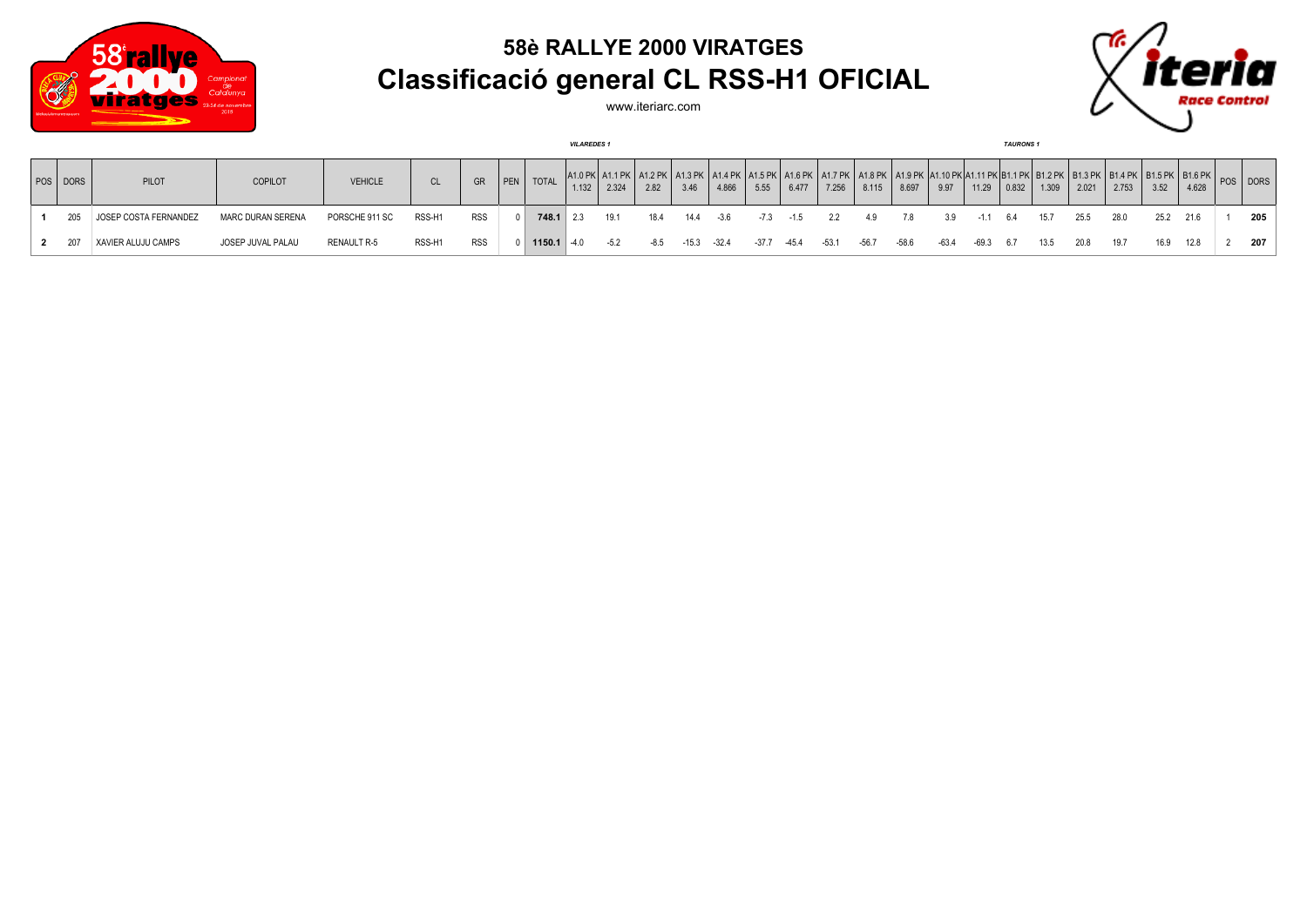

## **58è RALLYE 2000 VIRATGES Classificació general CL RSS-H1 OFICIAL**





| <b>VILAREDES 2</b> |       |       |       |       |       |      |       |       |         |       |                               |                                                                                |         | <b>TAURONS 2</b> |       |                     |       |       |       |      |           |        |        |       | <b>TALAMANCA1</b> |      |      |      |      |      |      |      |          |     |
|--------------------|-------|-------|-------|-------|-------|------|-------|-------|---------|-------|-------------------------------|--------------------------------------------------------------------------------|---------|------------------|-------|---------------------|-------|-------|-------|------|-----------|--------|--------|-------|-------------------|------|------|------|------|------|------|------|----------|-----|
| POS DORS           | 5.801 | 6.546 | 7.018 | 1.132 | 2.324 | 2.72 | 3.46  | 4.866 | 5.43    | 6.477 | (  A2.6 PK   A2.7 PK<br>7.256 | \  A2.8 PK   A2.9 PK  A2.10 PK A2.11 PK B2.1 PK  B2.2 PK <sup> </sup><br>8.115 | 8.697   | 9.97             | 11.29 | $\vert 0.832 \vert$ | 1.309 | 2.021 | 2.753 | 3.52 | 4.628     | 5.801  | 6.546  | 7.018 | C1.1              | C1.2 | C1.3 | C1.4 | C1.5 | C1.6 | C1.7 | C1.8 | POS DORS |     |
|                    |       |       | . በ 7 | 14.0  | 13.4  | 12.5 |       |       |         | 2.2   |                               | 5.2                                                                            | 2.9     | 3.4              | 2.6   | 7.9                 | 17.5  | 28.5  | 32.4  |      | 28.7 32.2 | 43.9   | 42.5   | 42.1  | 5.6               | 1.8  | 9.5  | 10.0 | 7.9  | 20.8 | 21.6 | 25.2 |          | 205 |
| 2 207              | 8.6   | 6.0   | - 4.9 | -7.8  |       | -87  | -12.6 | -19.4 | $-19.5$ | -25.6 | $-31.2$                       | $-31.3$                                                                        | $-27.5$ | -12.8            | -8.2  | - 5.6               | 13.0  | 21.6  | 21.8  |      | 15.2 10.2 | $-0.5$ | $-5.4$ |       | 6.5               | 5.7  | 13.6 | 15.1 | 12.8 | 15.2 | 15.2 | 13.6 |          | 207 |